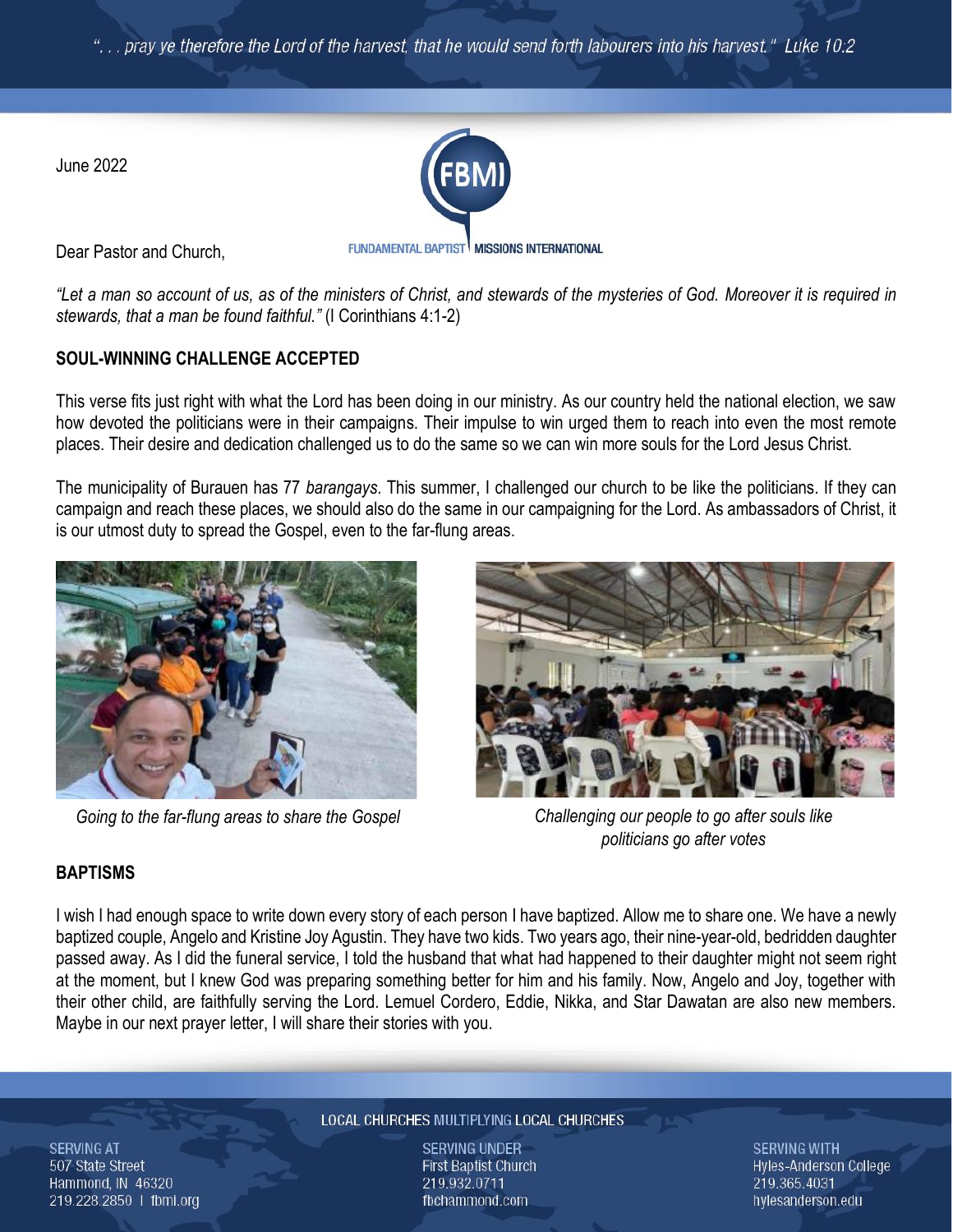

*Recent baptisms in our church*

### **MISSIONARIES WE SUPPORT**

As a missionary myself and now pastoring my own church, it is my duty to fulfill the Great Commission by supporting other missionaries as well. Last May, one of the missionaries we support, Pastor Aries Vera Cruz, along with his wife and son, came to visit and gave us an update of their ministry. They mentioned that sharing the Gospel in their field is not an easy task. I am just blessed and grateful that we can freely share the Gospel here in the Philippines.



*Visiting missionary, Pastor Aries Vera Cruz*

## **FAMILY UPDATE**

Please continue to pray for us. We praise God that things are slowly getting back to normal. Protocols have loosened up a bit. The kids will soon have their face-to-face classes. Our eldest Sofia recently turned 15 and will be in 10<sup>th</sup> grade. Hadassah, who is now 10, will be a 5<sup>th</sup> grader. Our little Amelie just turned one, and she's keeping us up on our toes.